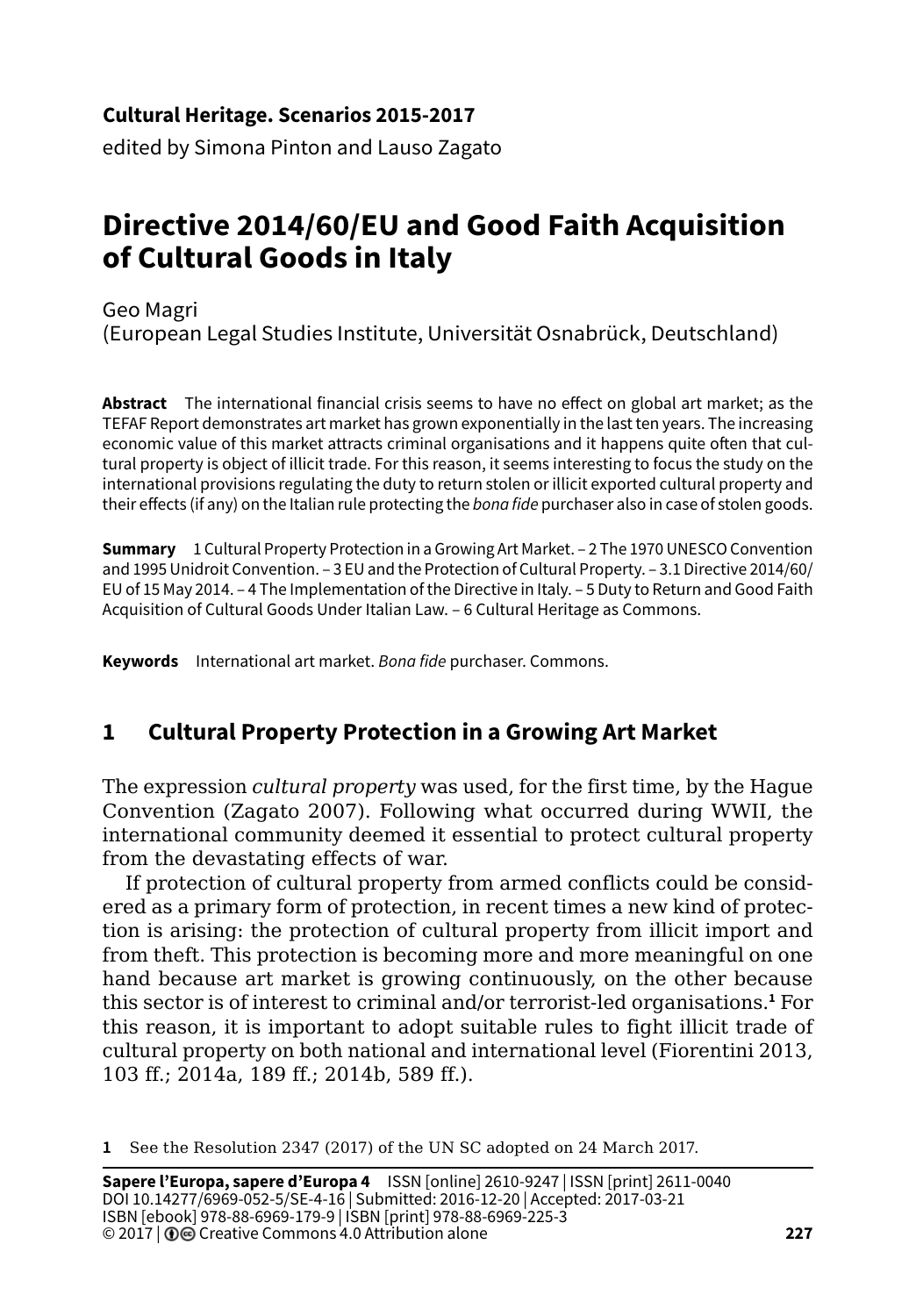One of the easiest ways to appreciate new trends of the international art market is to analyse the TEFAF Art Market Report (Magri 2017), a yearly report issued by one of the world's most well-known art fairs. This fair takes place each year in Maastricht and is considered to be a highly significant annual meeting for art experts, sellers and collectors. Every year the TEFAF drafts a Report that examines global art market trends. The Report also examines specific market sectors, such as the increase in art fairs, online sales and the economic impact of the various segments of the art market. According to the TEFAF Art Market Report 2015,**<sup>2</sup>** in 2014 the global art market reached its highest ever-recorded level. Post-War and Contemporary art dominate the art market with modern art accounting for 28%. Old Master sales accounted for only 8% of the fine art auction market, even if this field has over 50% of the market share in terms of value. In 2013, the US held the greatest share of fairs (39%), with Europe in second place (38%),**<sup>3</sup>** and Asia becoming a significant market (12%). The top 22 fairs and sales generated over a million visitors and art fairs accounted for an estimated  $\epsilon$ 9.8 billion in sales. This amount is even higher if we consider that many sales took place after the fair as a result of new contacts between dealers.

The digital art market is also growing rapidly, as the Internet revolutionises this sector too. E-commerce in art objects has attained a significant place; online sales of art and antiques were estimated to have reached around 6% of all sales in terms of value, with the majority of sales being made in the so-called "middle market" (\$1,000-\$50,000).**<sup>4</sup>**

The 2015 report clearly sets out just how important the art market is from an economic point of view. It contributes to employment and positively influences adjacent industries. According to the TEFAF report,

it is estimated that 2.8 million people are employed globally by around 300,000 companies trading in art and antiques. The global art trade spent  $£12.9$  billion on a range of external support services directly linked to their businesses in 2014.

In the TEFAF Art market report 2015,**<sup>5</sup>** Dr. McAndrew focuses on the 2015 art market. According to this report, in 2015 the online space added new

**5** The report is available at: http://www.tefaf.com (2017-12-15).

**<sup>2</sup>** The report (written by Dr. Clare McAndrew, a cultural economist specialising in the fine and decorative art market) is available at: <http://www.tefaf.com> (2017-12-15).

**<sup>3</sup>** The US and UK accounted for a combined 62% of all world imports of art and antiques.

**<sup>4</sup>** It should be noted that we should not consider only e-bay; there are websites dedicated to art auctions and sales, such as, for instance, Art.com, Artspace.com, liveauctioneers. com and Gagosian.com.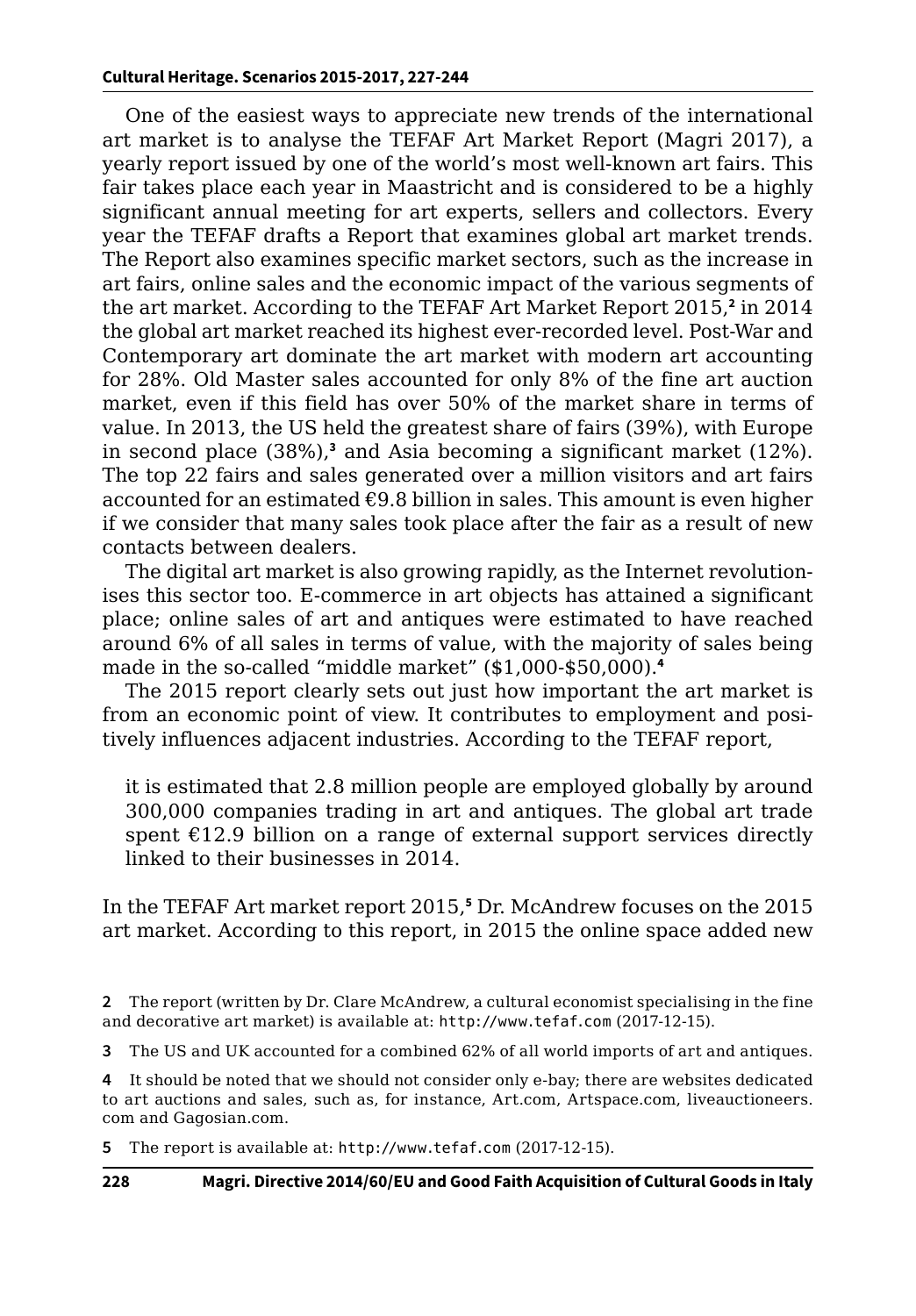intermediary phases to transactions, some of which are intermediaries to intermediaries in the offline market. The highest-spending top collectors of art do not, however, require any alternative to the old system of auction houses or galleries.**<sup>6</sup>** Therefore, top purchases via online sales are still rare. However, without a doubt for those art buyers operating below the highest levels the online art space does make art more accessible. The report 2016 marks the first time since 2011 that the art market has decreased in value. This decrease however may be explained by the higher level of sales generated over the last ten years, making it harder to ensure consistent growth, particularly in a supply-limited art market. This has caused an unavoidable slowdown as some sectors have struggled to keep up the pace (Kinsella 2016). In 2015, only the US market enjoyed significant growth, with sales there attaining the best worldwide performance, registering a 4% increase over 2015. Other regions experienced a decline. In particular Chinese market sales dropped 23% and sales in the UK dropped by 9%. The economic context is particularly important for understanding the relevance of the cultural market and the need to regulate it accordingly. In this field, it would be particularly helpful to adopt a law and economics approach in order to better appreciate whether the rules introduced are adequate to regulate the market, or not. The economic value of art makes it evident why this sector is of interest to criminal and/or terrorist-led organisations (Kretschmer 2016, 308 ff.).**<sup>7</sup>**

The economic analysis also makes it clear that the art market is not confined to national boundaries. This feature of the market has effects on its regulation. As Professor Jayme (2015, 29) has pointed out, "Today art law is in itself an international subject". If someone goes to a local German flea-market and finds a Mozart autograph,**<sup>8</sup>** he or she may be faced with a recovery claim from the Austrian National Library (Jayme 2015, 29). In countries like Switzerland there are even toll-free warehouses where highpriced art objects are stored, a no-man's-land of international commerce (Jayme 2015, 29).

In order to provide for the protection of cultural property as well as art commerce, the subject of art law as such is in urgent need of further development.

Examples of this development in international law can be found in the 1970 UNESCO Convention or the 1995 Unidroit Convention and, at Euro-

**8** See Amtsgerichts AG Coburg, 24.04.1992. *Neue Juristische Wochenschrift*, 1993, 938.

**<sup>6</sup>** See the interview of Dr. McAndrew published on *Artnet News*, 9 March 2016, URL [htt](https://news.artnet.com/market/clare-mcandrew-on-the-tefaf-report-274279)[ps://news.artnet.com/market/clare-mcandrew-on-the-tefaf-report-274279](https://news.artnet.com/market/clare-mcandrew-on-the-tefaf-report-274279) (2017-12-15).

**<sup>7</sup>** See also the article "Culture and jihad, grimly connected through the art market's 'blood antiquities'". *Economist*, 30 November 2015, URL [http://www.economist.com/blogs/](http://www.economist.com/blogs/prospero/2015/11/antiquities-and-terror) [prospero/2015/11/antiquities-and-terror](http://www.economist.com/blogs/prospero/2015/11/antiquities-and-terror) (2017-12-15).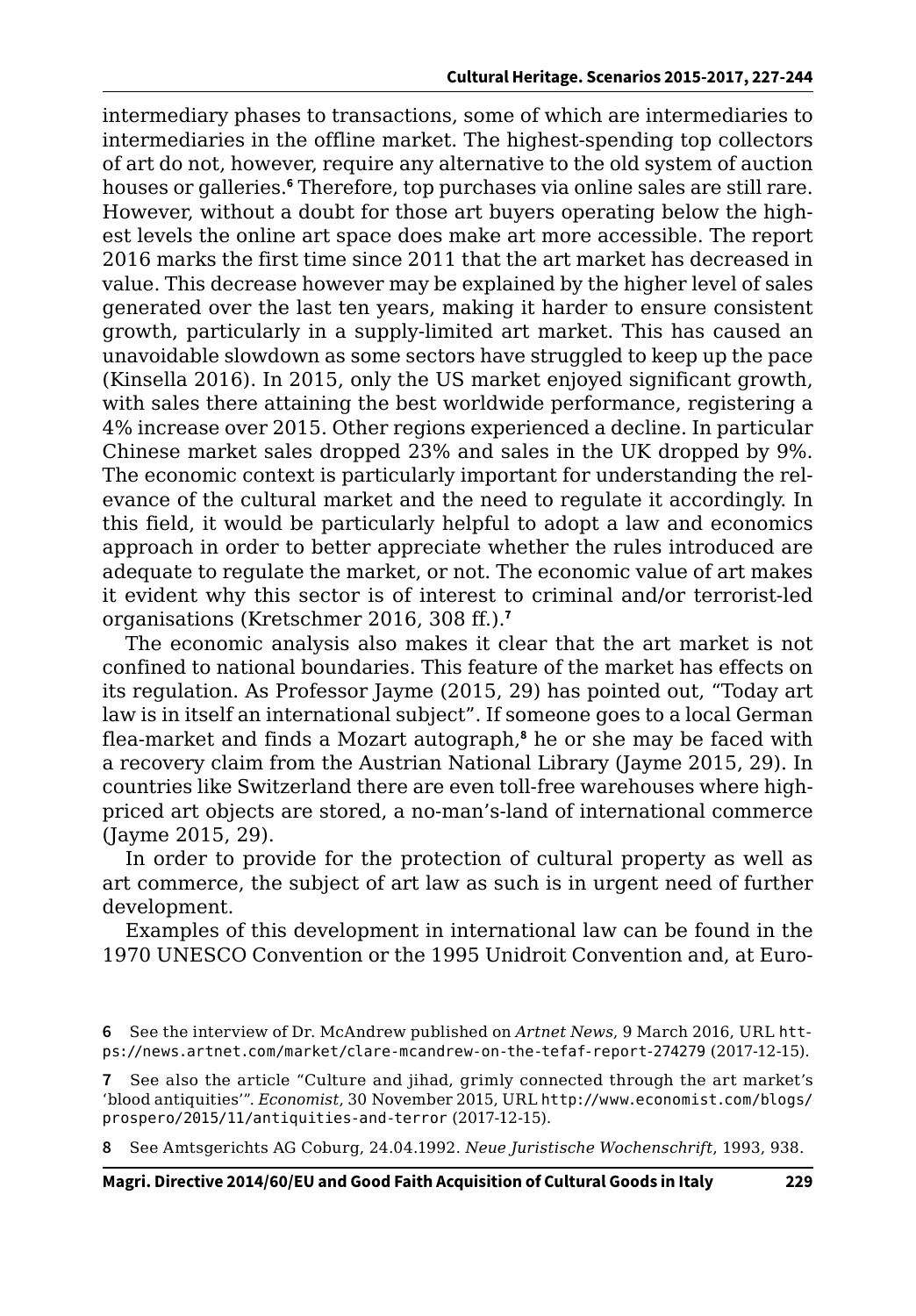pean level, in the Regulation 3911/92, amended several times and replaced by Regulation 116/2009° and in the Directive 93/7/EEC,<sup>10</sup> amended by the Directive 2014/60/EU.**<sup>11</sup>**

In this paper, I will focus my attention on the duty of restitution of cultural property in case of illicit importation and theft (Magri 2011, *passim*; Stamatoudi 2011, *passim*; Frigo 2007, *passim*; Jayme 2006, 393 ff.). The duty arises from the deeply connection between cultural goods and their environment, there are no doubt that a simple modification of the place in which a cultural object is located could influence (and prejudice) its cultural value (Giannini 1976, 1 ff.; Magri 2011, 118). The duty of restitution has also an interesting implication in case of good faith purchaser, in particular in Italy, where art. 1153 of the Civil Code give a broad protection in case of acquisition *a non domino*.

## **2 The 1970 UNESCO Convention and 1995 Unidroit Convention**

The 1970 UNESCO Convention is the first international instrument dedicated to the fight against illicit trafficking of cultural property. Its aim is to prevent activities threatening the conservation of CH like thefts, illicit excavations of archaeological sites and illicit circulation of cultural property. According to art. 1 of the Convention the term 'cultural property' means "property which, on religious or secular grounds, is specifically designated by each State as being of importance for archaeology, prehistory, history, literature, art or science" and which belongs to one of the categories listed in the same article. The Convention's principles are generally considered crucial for their importance, however it is not so persuasive in regard to the measures it provides to guarantee their achievement (Frigo 2007, 12 ff.). In other words, the Convention introduces beautiful principles without effectivity, because the principles are not assisted by detailed provisions ensuring their achievement by member States.

To ensure greater effectiveness in the protection of cultural property from illicit trade, in 1995 the Unidroit adopted a Convention on Stolen or Illegally Exported Cultural Objects. The purpose of this Convention was to develop uniform rules regarding the international art trade. The Unidroit Convention contains minimal legal rules on the restitution and return of

**9** Council Regulation (EC) no. 116/2009 of 18 December 2008 on the export of cultural goods, in OJ L. 39 of 22 February 2009.

**10** Council Directive 93/7/EEC of 15 March 1993 on the return of cultural objects unlawfully removed from the territory of a Member State, in OJ EEC 74 of 27 March 1993.

**11** Directive 2014/60/EU of the EP and the Council of 15 May 2014 on the return of cultural objects unlawfully removed from the territory of a member State and amending Regulation (EU) 1024/2012, in OJ L 159 of 28 May 2014.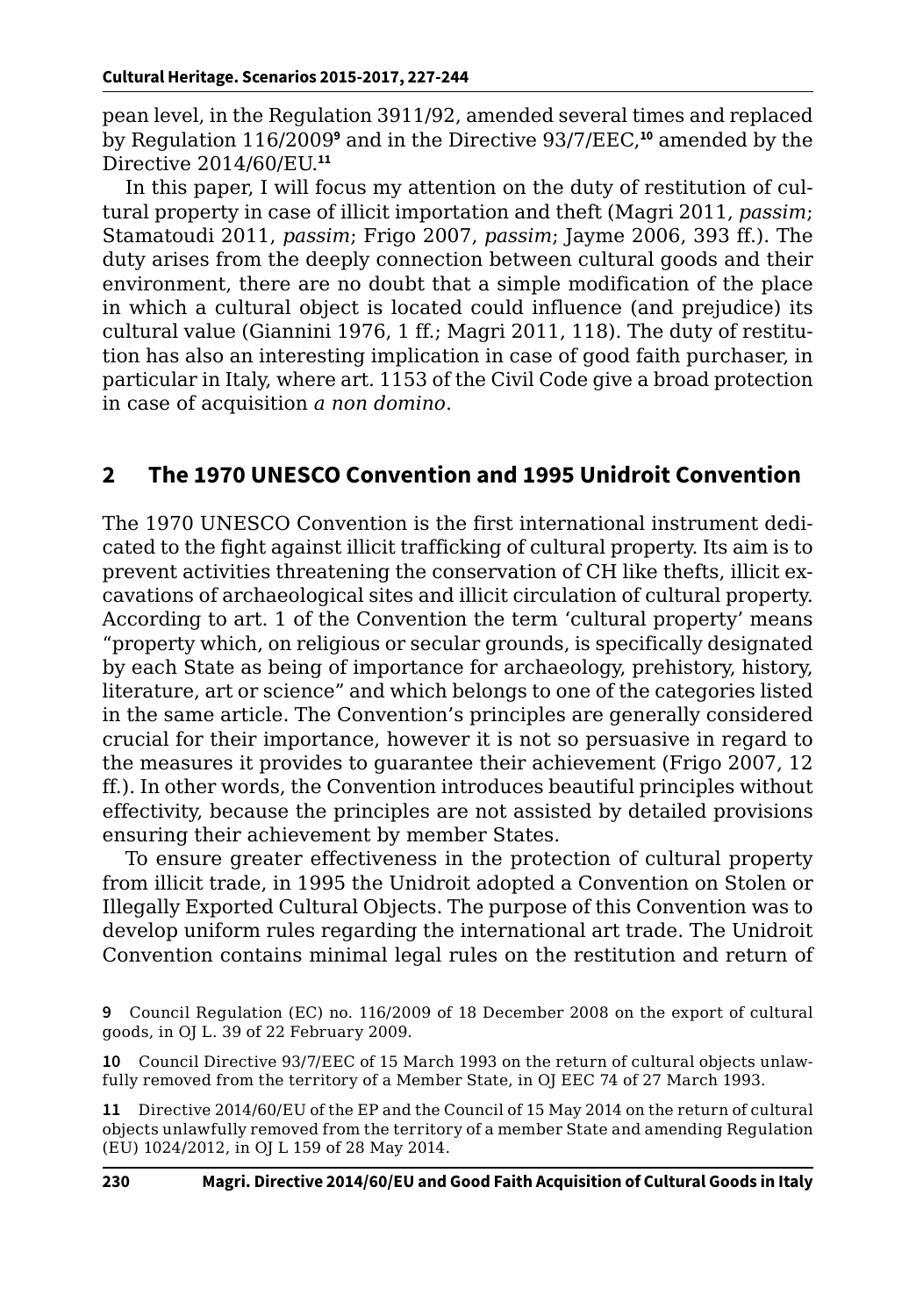cultural objects and it regulates one of the most salient problems deriving from the restitution of cultural property: the protection of the *bona fide* purchaser. According to art. 3 of the Convention "the possessor of a cultural object which has been stolen shall return it". However, if the possessor neither knew (nor ought reasonably to have known) that the object was stolen and he (she) can prove his (her) due diligence when acquiring it, the convention entitles him (her) to payment of a fair and reasonable compensation (art. 4). The same provision applies in case of illegally exported cultural property (art. 6; see also Wantuch-Thole 2015, 213). According to some scholars this duty means that "the States of the civil law tradition, which allow, in their legal traditions, the acquisition *a non domino* of property by the good faith possessor must modify their legislation in the superior interest of restitution of the stolen cultural object" (Borelli, Lenzerini 2012, 18). Such a consequence on the national legislation is maybe too broad, but it is clear that the duty foreseen by the Convention operates even if the national legal system protects the interests of the good faith purchaser.

The 1995 Unidroit Convention restates the same principles of the 1970 UNESCO Convention, but it is more detailed regulating the restitution of cultural property. Such a meticulous approach and the lack of the room for manoeuvre left to the contracting States are indeed the reasons why the 1995 Unidroit Convention is unsuccessful (Frigo 1996, 435 ff.; Jayme, Wagner 1997, 140 ff.; Gardella 1998, 997 ff.). To better understand the reason because States are reluctant to ratify the 1995 Unidroit Convention and its deep impact on the international art market it seems really meaningful to read what Mr. L.A. Lemmens, the Secretary General of TEFAF, wrote in regard to the Convention:

a dealer at a fair in any Unidroit country could be bankrupt by accusation from any visitor claiming that the dealer is handling stolen goods. Under Unidroit regulations, such accusation can lead swiftly to confiscation of paintings and objects even if his innocence is proved.**<sup>12</sup>**

It is quite obvious that art dealers started a fierce lobbying to ensure that the Convention is not ratified by national Parliaments (Lalive 2009, 324).

## **3 EU and the Protection of Cultural Property**

Only in the 1990s did cultural property begin to be considered a subject of regulation by the EC. In fact, in the ECT cultural goods were considered

**<sup>12</sup>** *XXI Art Newsletter*, no. 15, 19 March 1996.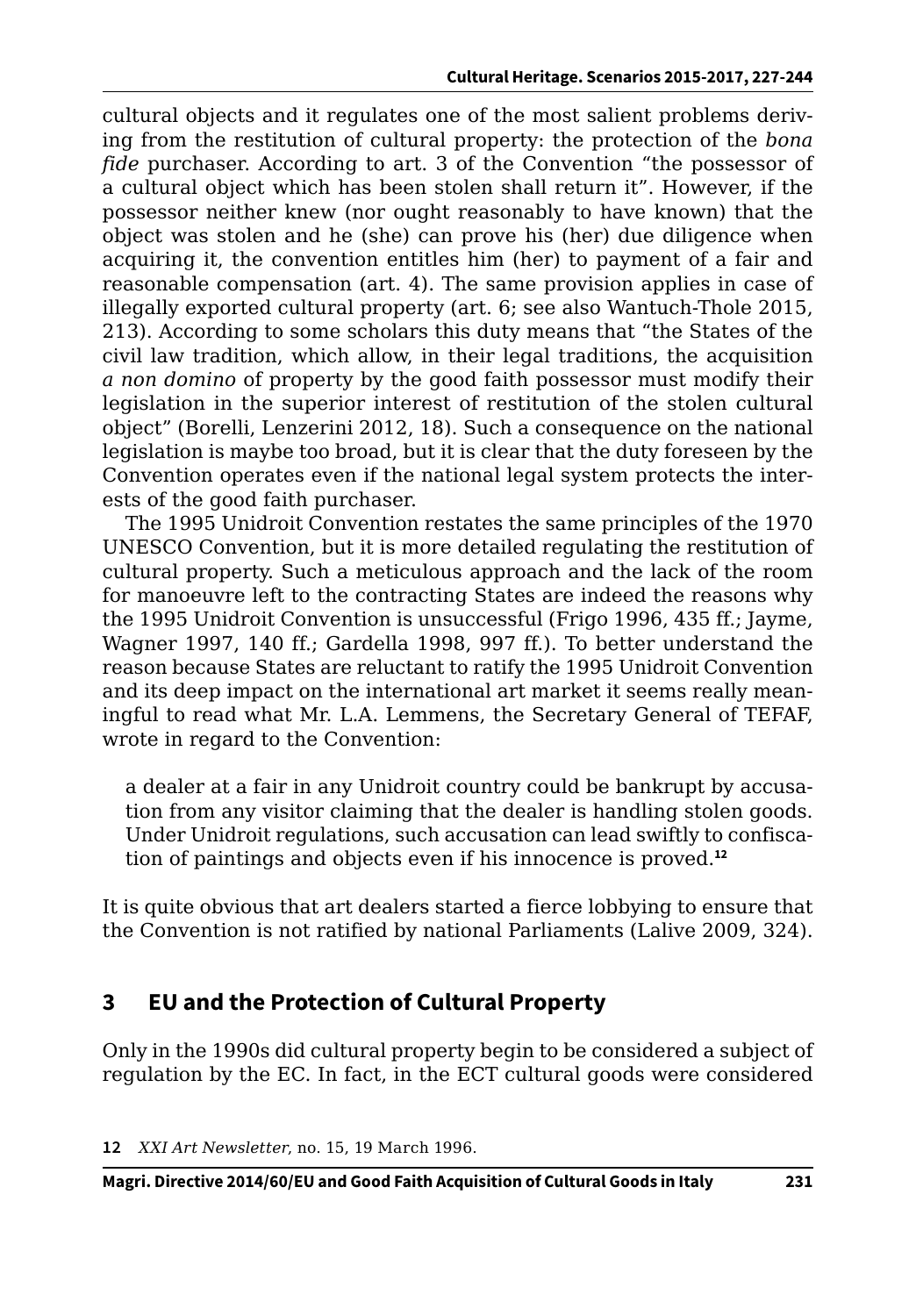as only one particular aspect of the common market (Barnard 2016, 163 ff). According to art. 36 of the TFEU (earlier art. 30 of the TEC):

The provisions of articles 34 and 35 shall not preclude prohibitions or restrictions on imports, exports or goods in transit justified on grounds of […] protection of national treasures possessing artistic, historic or archaeological value.**<sup>13</sup>**

In the 1990s, the EC began to promulgate rules defending cultural property against illegal exportation and ensuring its return, such as Regulation 3911/92 or Council Directive 93/7/EEC.

Regulation 3911/92 was amended several times and later replaced by Regulation 116/2009. This Regulation provides uniform control measures on the export of cultural goods outside the European Union. According to Regulation 116/2009, an export licence is required to export a cultural good outside the European Union's customs territory. A person wishing to export such goods must address a licence request to the competent EU member state authority and an issued licence shall be valid throughout the Union. The country authority may reject an export licence only if the goods are protected by legislation covering national treasures of artistic, historical or archaeological value. The export licence foreseen by the Regulation must be presented, together with the export declaration, to the competent customs office when the customs formalities for export are being completed.**<sup>14</sup>**

In 1993, Council Directive 93/7/EEC was put in place in order to establish a mechanism for the return of cultural objects that had been unlawfully removed from the territory of an EU country. The Directive was aimed at securing the return of cultural objects that had been unlawfully removed from the territory of an EU country after 1 January 1993 and classified as national treasures possessing artistic, historic or archaeological value under national legislation or administrative procedures and fell within one

**13** Frigo (2017, 75) underlines that the "comparison between the various (equally authentic) language versions of the TFEU (as well as of the former EEC Rome Treaty) shows some significant differences among them as to the scope of art. 36. At first glance, the margin of discretion of Member States appears wider under the Italian, Spanish and Portuguese versions, in that arts. 34 and 35 do not preclude prohibitions or restrictions on imports or exports of goods on the grounds of protecting a Member State's artistic, historic or archaeological heritage. Conversely, the French and English versions".

**14** According to the Regulation 116/2009 there are three types of licence: a *standard licence* (normally used for each export subject to Regulation 116/2009 and valid for one year); a *specific open licence* (particularly useful in the case of an exhibition in a third country and valid for up to five years) and a *general open licence* (issued to museums or other institutions to cover the temporary export of goods belonging to their permanent collection; this licence is valid for up to 5 years).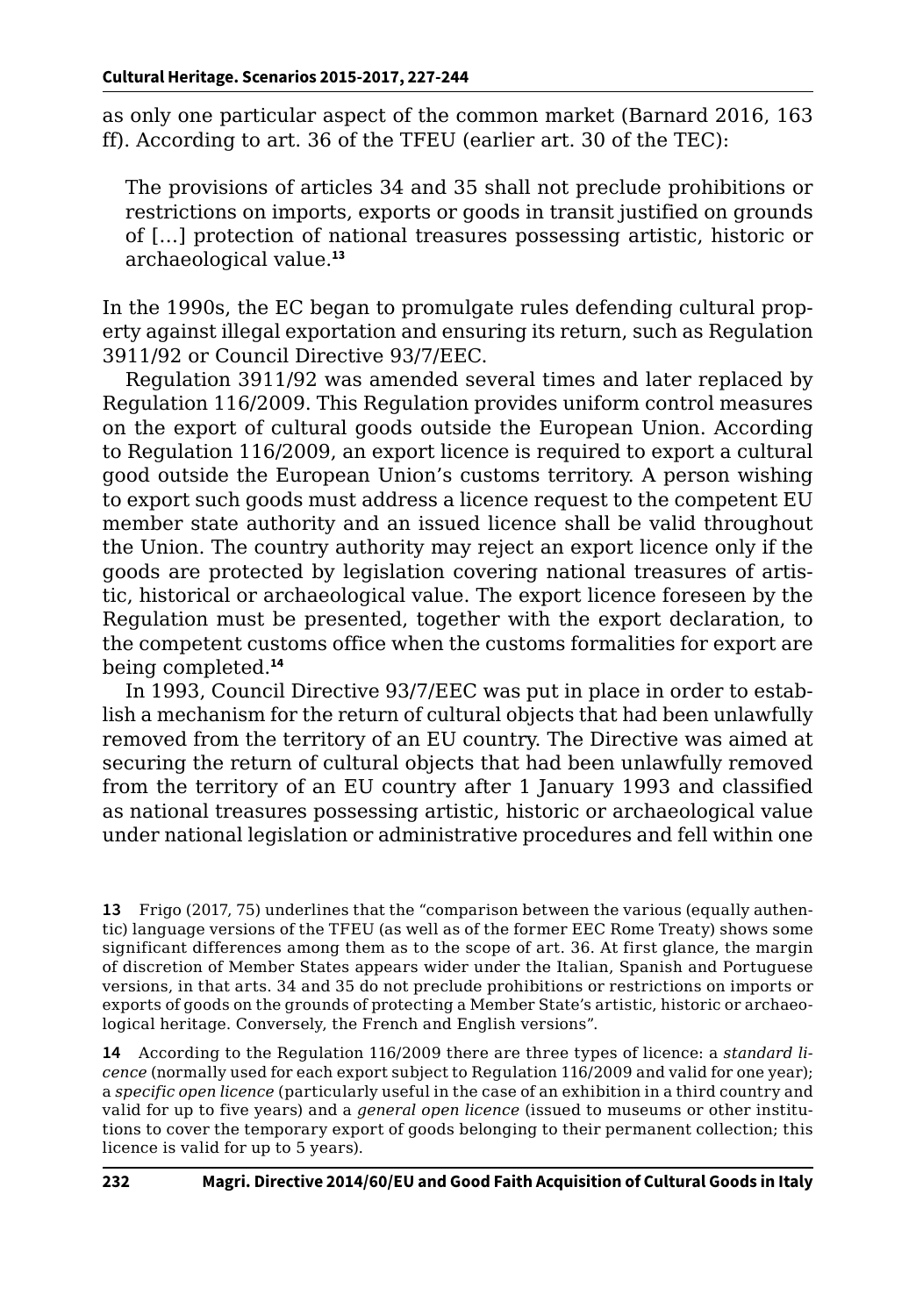of the categories listed in the Annex to the Directive or formed an integral part of a public collection (art. 1(1)). Under art. 1(2), unlawful removal was considered as any removal in breach of the legislation in force in the State or in breach of the conditions under which temporary authorisation was granted.

In order to ensure the return of cultural objects, the Directive specified the procedures regarding the return proceedings. According to the Directive these proceedings could not be brought more than one year after the requesting EU country became aware of the location of the cultural object and the identity of its possessor or holder (art. 7(1)). This limitation period was considered one of the most problematic aspects of the Directive and was generally considered too short to guarantee the possibility to bring an action for restitution (Magri 2011, 60 f. and 123 ff.).

In addition, restitution proceedings could not be commenced if more than 30 years had elapsed from the time of unlawful removal of the object from the territory of the requesting Member State. The only exception in this regard was for objects that are part of public collections or ecclesiastical goods, where the time-limit for bringing a restitution action was regulated by national legislation or bilateral agreements between EU countries (art. 7).

It is quite important to note that the Directive was neutral in regard to the ownership of the returned good. Its purpose was exclusively to secure the return of the cultural object to the requesting Member State, not to regulate its ownership after the restitution. According to art. 12, "Ownership of the cultural object after return shall be governed by the law of the requesting Member State". However, the possessor was to be awarded compensation in the event of loss of possession if he or she exercised due care and attention when acquiring such object. The compensation was to be paid by the requesting Member State, which could then claim reimbursement from the persons responsible for the unlawful removal.

For lawyers engaged in private law, the provision for compensation was perhaps the most interesting part of the Directive because of its intrinsic link to the protection of a good faith purchaser. Indeed, as we will see, this topic has been thoroughly discussed, particularly by Italian scholars (Sacco, Caterina 2014, 445 ff.; Comporti 1995, 395 ff.; Magri 2015, 741 ff.).

Council Directive 93/7/EEC was clearly in need of amendment in order to improve its effectiveness (Magri 2011, 115 ff.). According to reports from the EC to the Council, the EP and the Economic and Social Committee, the Directive's problematic areas could be listed as follows:**<sup>15</sup>**

**15** Fourth Report from the EC to the EP, the Council and the European Economic and Social Committee on the application of Council Directive 93/7/EEC on the return of cultural objects unlawfully removed from the territory of a Member State. Bruxelles, 30 May 2013; Third Report. Bruxelles, 30 July 2009; Second Report. Bruxelles, 21 December 2005; and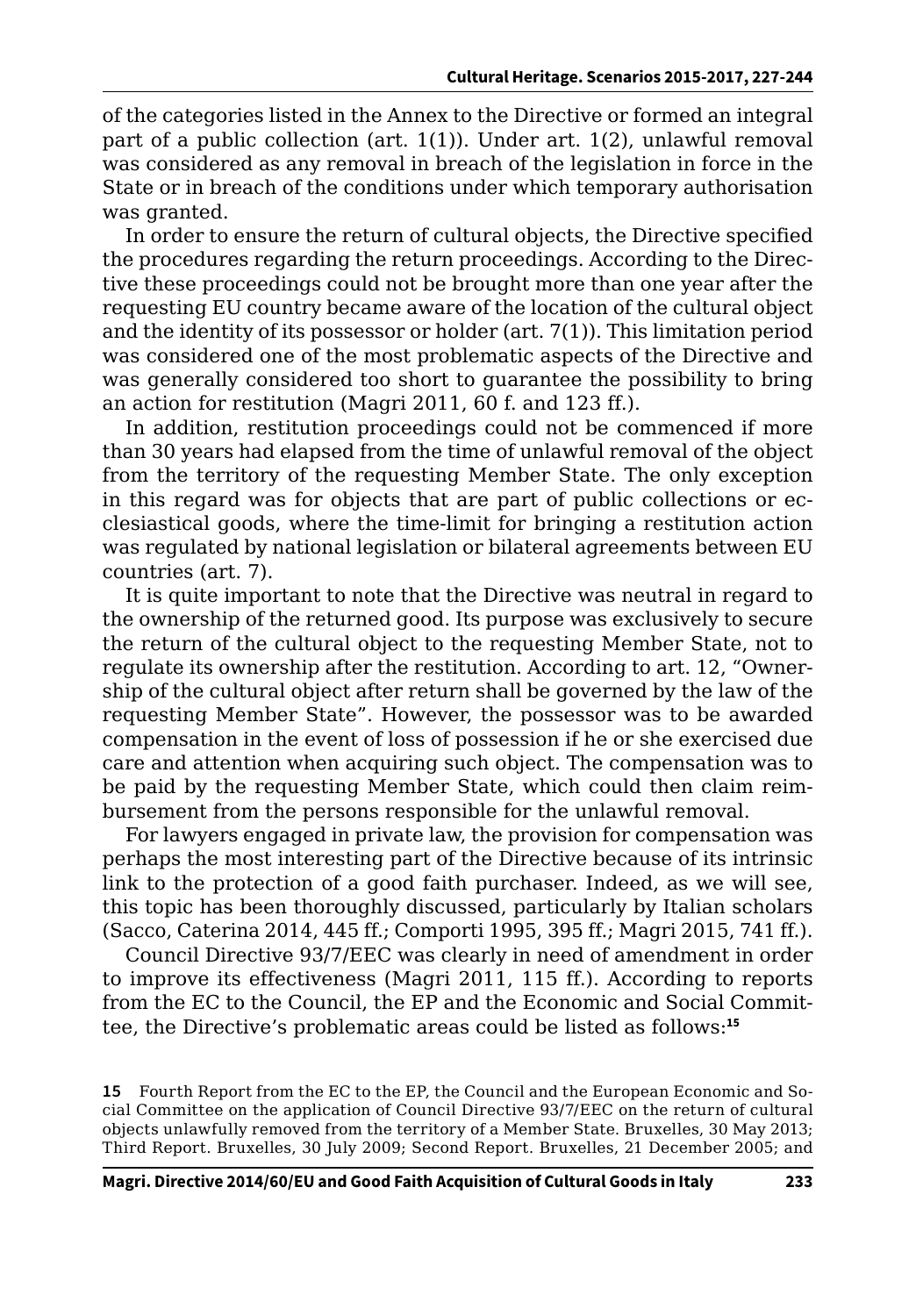- a. lack of administrative cooperation between Member States (also taking into consideration language barriers);
- b. in the case of archaeological goods taken from illegal excavations it was too difficult to prove the object's provenance and/or the date when it was unlawfully removed;
- c. the Directive alone did not suffice for combating illegal trade in cultural goods;
- d. the Directive was only rarely applied, mainly due to administrative complexities, high costs, and the restrictive limitations and the short time periods for initiating return proceedings;
- e. the Annex needed to be amended to include new categories of goods and/or to modify the financial threshold or the reporting rate.

Even though the Directive had numerous limitations, it cannot be considered to have been useless. Member States started to develop and use administrative cooperation to search for cultural objects and to notify each other of their discovery in another EU Member State's territory. In my opinion, there is no doubt that the most important result was the increase in the number of amicable returns of cultural objects carried out after the Directive entered into force.**<sup>16</sup>** The second influential result secured by the Directive was to increase awareness between EU countries and international traders concerning the need to improve the protection of cultural goods at the European level.**<sup>17</sup>**

#### 3.1 Directive 2014/60/EU of 15 May 2014

In 2014, the Council Directive 93/7/EEC was recast by Directive 2014/60/ EU, which came into force on 19 December 2015. The recast process began back in 2009 and the recast Directive aims at better reconciling the free circulation of cultural objects with the need for more effective protection of CH in light of the TFEU (Frigo 2017, 72).

The purpose of this Directive is to improve the previous one providing a cooperation mechanism and return proceedings securing the restitution of cultural objects unlawfully removed from the territory of a Member State after 31 December 1992. In order to safeguard the achievement of

Report from the EC to the Council, the EP and the Economic and Social Committee of 25 May 2000 on the implementation of Council Regulation (EEC) no. 3911/92 on the export of cultural goods and Council Directive 93/7/EEC on the return of cultural objects unlawfully removed from the territory of a Member State.

**16** See in particular the Third Report on the application of Council Directive 93/7/EEC.

**17** See the Report from the EC to the Council, the EP and the Economic and Social Committee of 25 May 2000.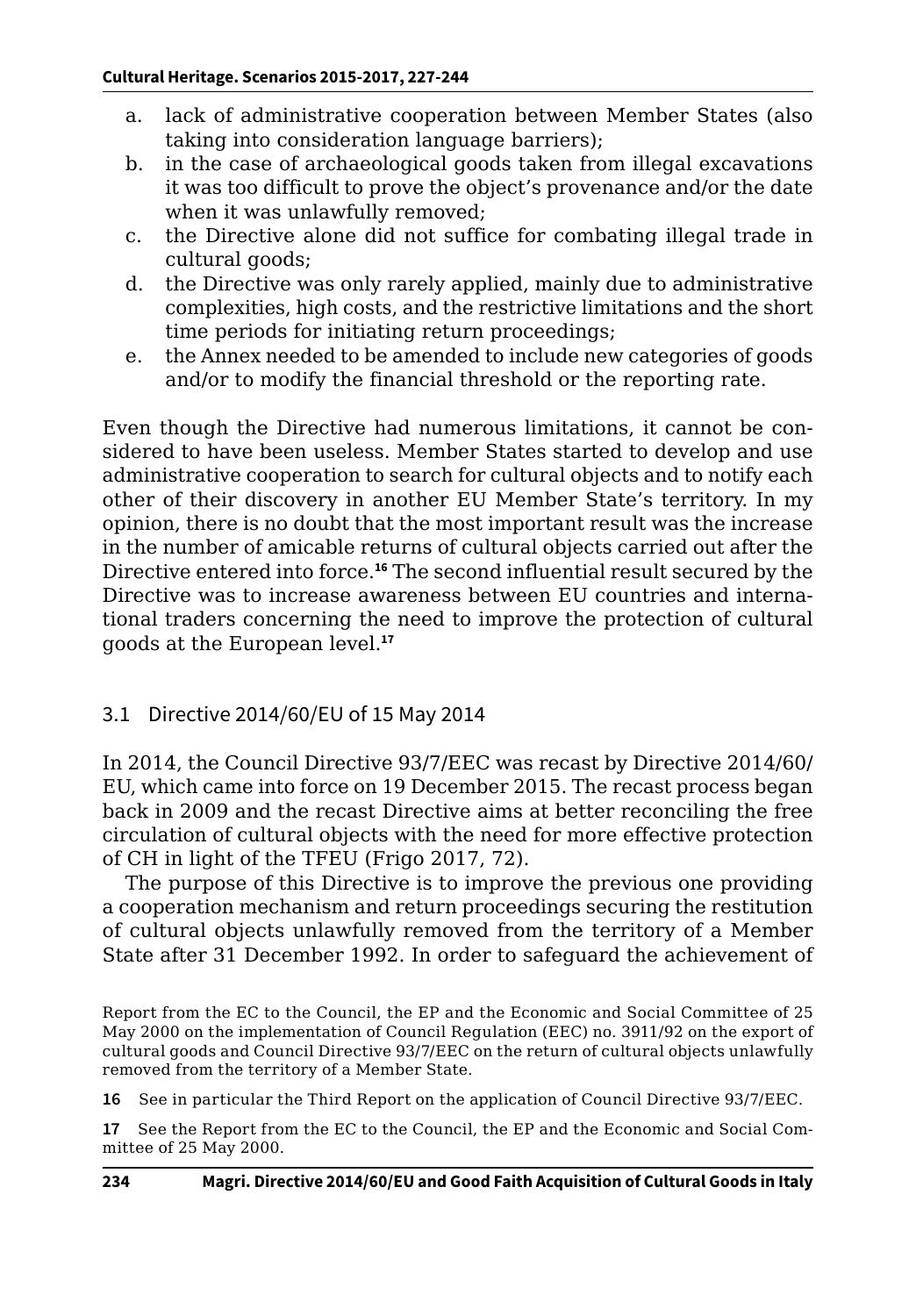this goal, a considerable number of innovations are introduced compared to the previous Directive. Among others, they include the elimination of the Annex in Council Directive 93/7/EEC, the extension of the limitation periods, improved cooperation between Member States thanks to the IMI and changes in the allocation of the burden of the proof in cases of compensation to the possessor. The new Directive may be applied to all cultural objects identified as "national treasures possessing artistic, historic or archaeological value under national legislation" (art. 1 and 2(1), Directive 2014/60/EU). This provision expands the range of objects that may become subject to recovery and puts an end to the debate between the so-called importing and exporting Member States. According to Southern European countries (so-called exporting States) the European provisions should protect any cultural good, independent of its economic value. However, according to the Northern European States (so-called importing States) only cultural goods with a significant economic value should be protected (Magri 2011, 21 f.). Council Directive 93/7/EEC opted for a halfway solution and therefore listed in its Annex those goods that could be considered cultural, while the new Directive recognises the identification of goods of cultural value, as classified by a Member State. In other words, to determine whether a good has a cultural value is now the task of each Member State.

In order to improve cooperation between national central authorities, the Directive provides for the possibility to use the IMI.**<sup>18</sup>** The IMI should simplify the search for a specific cultural object that has been unlawfully removed; aid in identification of its possessor; simplify the notification of discovering a cultural object; enable a check on the cultural object; and act as an intermediary for its return (Roodt 2015, 196 ff.).

Under the new Directive, return proceedings shall be enacted no later than three years after the central authority of the requesting EU Member State became aware of the location of the object and of the identity of its possessor (art. 8). This longer time frame should facilitate the return and discourage the illegal removal and trade in national treasures. Three years, rather than the previous one, may be considered as a sufficient time to file a return proceeding.**<sup>19</sup>**

**19** It could be interesting to compare the former provision – art. 7 Council Directive 93/7: "Member States shall lay down in their legislation that the return proceedings provided for under this Directive may not be brought more than one year after the requesting Member State has become aware of the location of the cultural object and of the identity of its possessor or holder" – with art. 8 Directive 2014/60: "Member States shall provide in their legislation that return proceedings under this Directive may not be brought more than

**<sup>18</sup>** Provided by Regulation (EU) no. 1024/2012 of the EP and of the Council of 25 October 2012 on administrative cooperation through the Internal Market Information System and repealing Commission Decision 2008/49/EC (IMI Regulation), in OJ L 316 of 14 November 2012.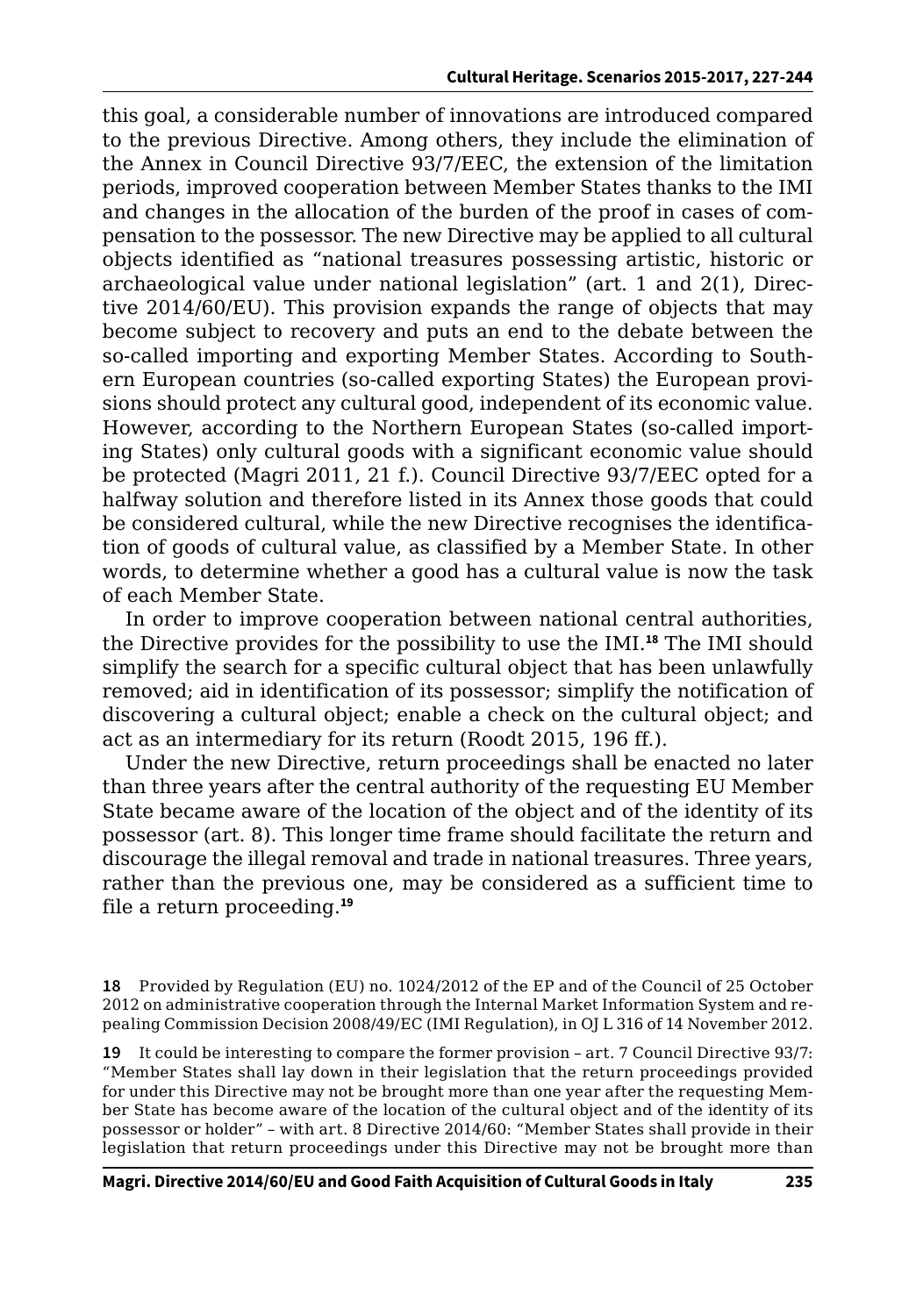The new Directive is of further importance because it clarifies that the possessor of a cultural object who claims compensation, when its return has been made, shall provide proof that he/she acted with due care and attention (art. 10). The former Directive was unclear, and according to art. 9 it was questionable if the possessor had such a duty or not (Magri 2011, 21 ff., Marletta 1997, 98). At the same time however, the precise meaning of the term 'fair compensation' remains unclear. Generally, a "fair compensation seems to correspond with the market value" but it is not unrealistic that in some situation the 'fair compensation' will be a different value: for instance, the payment of the market value could be an unjust enrichment for the possessor who paid the object a cheaper price (Magri 2011, 65 ff.).

#### **4 The Implementation of the Directive in Italy**

Directive 2014/60 has been implemented in Italy under the Leg. D. 7.1.2016, no. 2.**<sup>20</sup>** The Leg. D. has modified art. 75 ff. of the 2004 Code.**<sup>21</sup>** The 2004 Code is the main national act on the protection of CH and contains also provisions regarding the international circulation and restitution or return of stolen or illegally exported objects. Its conformity with obligations arising from international and EU law is therefore essential (Frigo 2017, 73).

According to the 2004 Code (art. 76), the central authority foreseen by art. 4 dir. 2014/60 is the MIBAC (since 2013 MIBACT). When a restitution request is filed, the Ministry ensures that the requiring member State receives the administrative cooperation under art. 4 Directive 2014/60. The Ministry shall be called to cooperate and to exchange information relating to unlawfully removed cultural objects or their possessor. The MIBAC must also take the necessary measures to preserve such cultural object and to prevent any action aimed at evading the return procedure, plus it may also act as an intermediary between the possessor and the requesting Member State with regard to return. In particular, the Ministry may facilitate the implementation of an arbitration procedure, without prejudice to the restitution request filed under art. 77 2004 Code.

One of the most relevant consequences of the implementation of the Directive in the Italian legislation is that restitution requests can be submitted for the return of items of paleontological, numismatic and scientific

**20** D. Leg. 7 January 2016, no. 2, Attuazione della direttiva 2014/60/UE relativa alla resvtituzione dei beni culturali usciti illecitamente dal territorio di uno Stato membro e che modifica il regolamento (UE) no. 1024/2012, in *Gazzetta Ufficiale*, 7, 11 January 2016.

**21** D. Leg., 22 January 2004, no. 42, in *Gazzetta Ufficiale*, 45, 24 February 2004.

three years after the competent central authority of the requesting Member State became aware of the location of the cultural object and of the identity of its possessor or holder".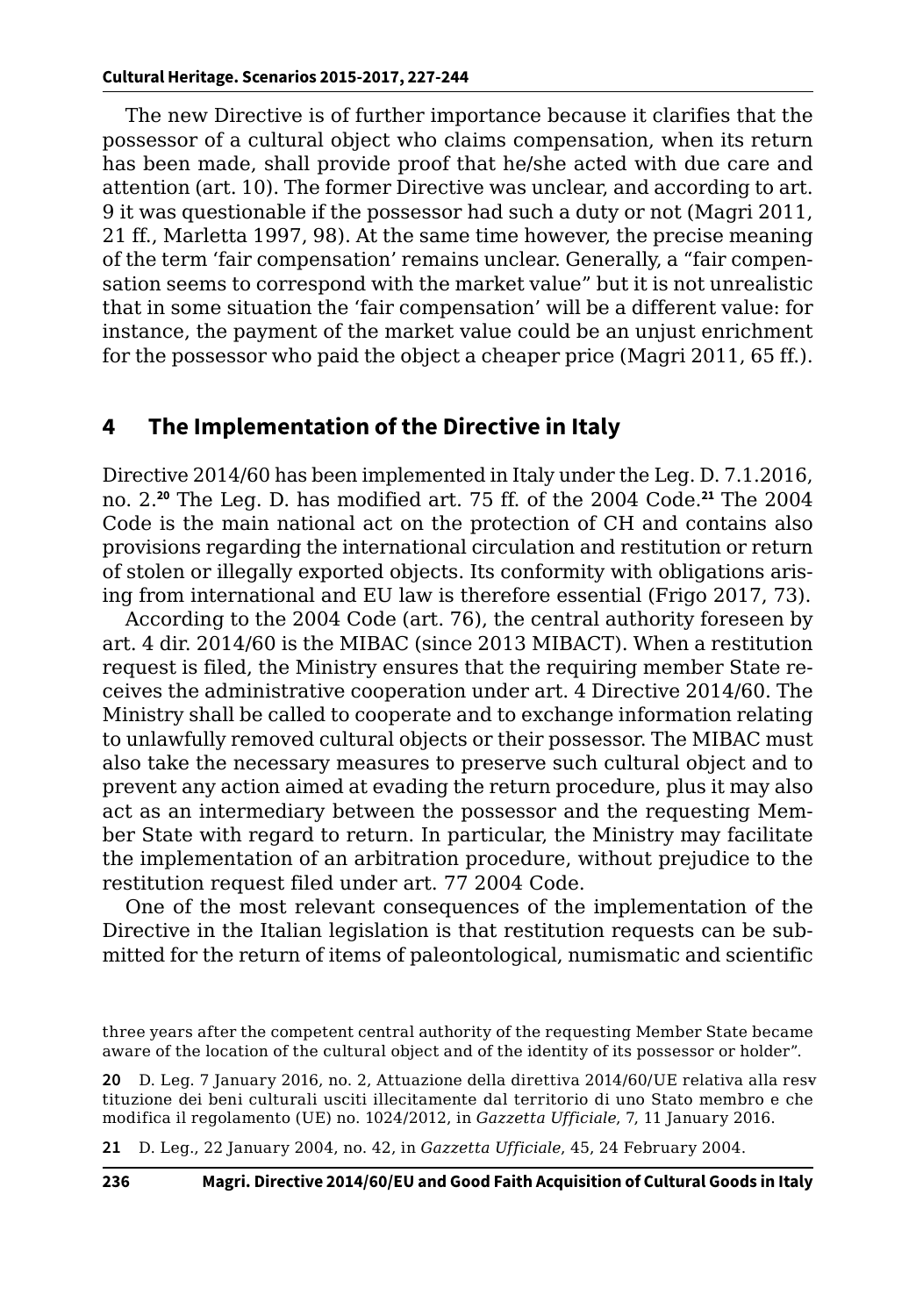interest, even if they do not belong to collections listed in inventories of museums, archives, libraries, or ecclesiastical institutions (Frigo 2017, 74).

Art. 77 regulates the restitution request before the court. The filing shall be addressed to the *tribunale ordinario* where the object is located. The procedural act to request the restitution is pretty much a standard writ of summons (*atto di citazione*) and it shall contain, in addition to all requisites foreseen in art. 163 c.p.c., also a description of the object being requested, a certification stating that it is a cultural object and a declaration that the object has been unlawfully removed from its territory. The writ of summons must be notified to the possessor of the good and to the Ministry and listed in a special registry.

If the possessor can demonstrate that he/she purchased the good with due diligence, he/she may file for compensation (art. 79 2004 Code). In such case, the court can award him/her with a fair compensation that shall be paid by the requesting Member State upon return of the object (art. 80).

Directive 2014/60/EU – unlike Directive 93/7/EEC – contains a definition of the elements of due diligence (art. 10). The definition is almost identical in form to art. 4(4) of the 1995 Unidroit Convention. The EU legislator has made the pragmatic choice to give illustrative criteria,<sup>22</sup> instead of drafting a general and abstract definition of due diligence (Frigo 2017, 77). Implementing the Directive, the Italian legislator has reproduced the wording of art. 10 of the Directive. To determine whether the possessor exercised due diligence art. 79(2) of the 2004 Code states that all circumstances of the purchase shall be taken into consideration. In particular, whether documentation on the object's origin is available, if the authorisation for removal (required under the law of the requesting Member State) was given, the nature of the parties (for example if they were professional or not), the price paid, the consultation of any accessible register of stolen cultural objects by the possessor, if the possessor took any relevant information which he/she could reasonably have obtained, or if he/she took any other step which a reasonable person would have taken under the circumstances. It is quite clear that the article, like the directive, entails a heavy burden of proof for the possessor. Even for a diligent purchaser it is quite unrealistic to demonstrate that all these requisites were fulfilled at the moment of acquisition.

**22** The wording of art. 10(2)(3) is: "In determining whether the possessor exercised due care and attention, consideration shall be given to all the circumstances of the acquisition, in particular the documentation on the object's provenance, the authorisations for removal required under the law of the requesting Member State, the character of the parties, the price paid, whether the possessor consulted any accessible register of stolen cultural objects and any relevant information which he could reasonably have obtained, or took any other step which a reasonable person would have taken in the circumstances. In the case of a donation or succession, the possessor shall not be in a more favourable position than the person from whom he acquired the object by those means".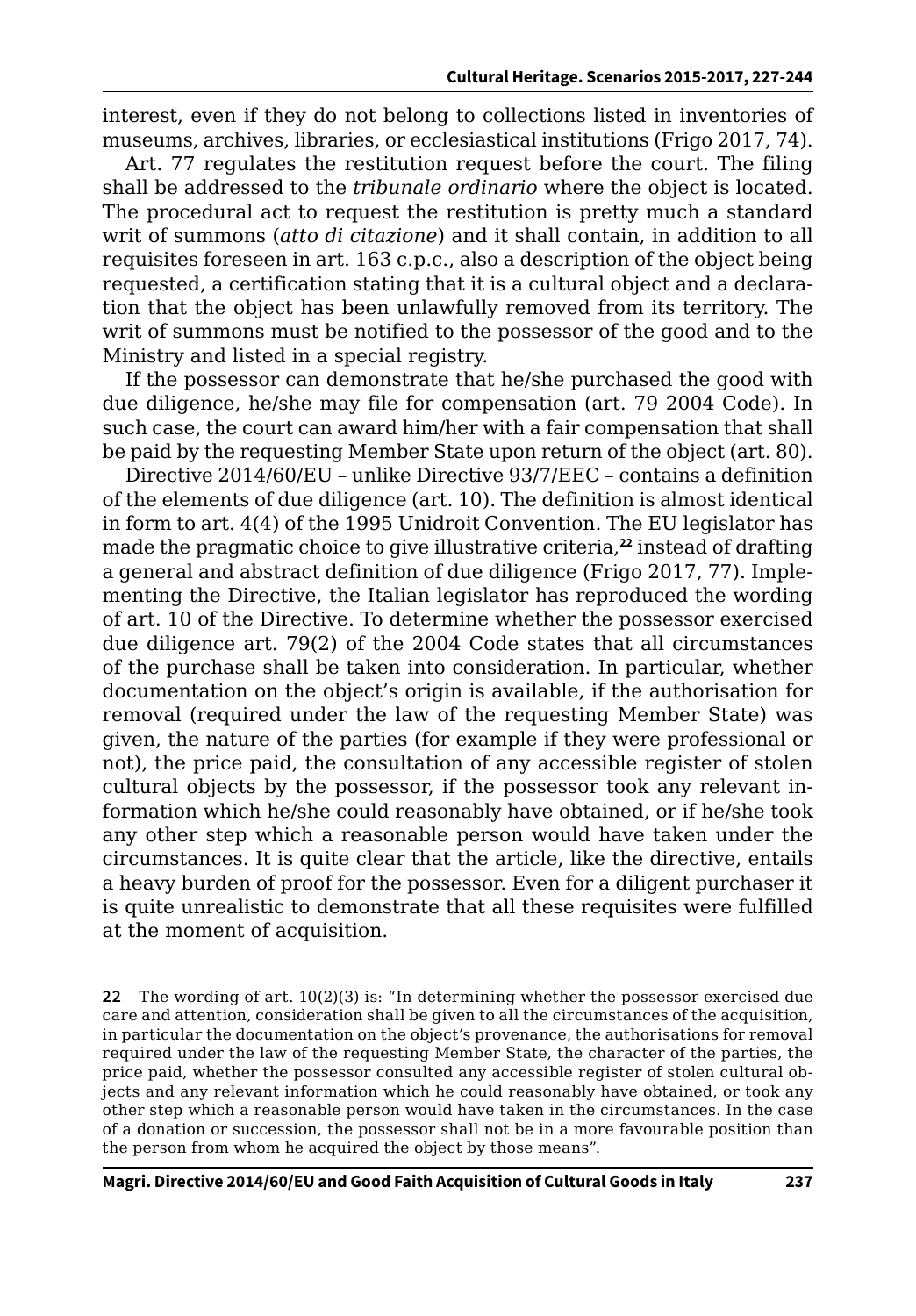## **5 Duty to Return and Good Faith Acquisition of Cultural Goods Under Italian Law**

Arts. 79 and 80 of the 2004 Code are particularly interesting for lawyers engaged in private law. As opposed to the common law *nemo dat quod non habet* principle, in Italy a good faith purchaser is, in the case of movable property, protected under art. 1153 c.c.

Protection of the *good faith purchaser* has its origin in the Medieval Germanic rule *Hand wahre Hand* (Hübner 2000, 407 ff.) and the purpose of the rule is to protect freedom to trade and the circulation of property: to ensure legal relations, in case of movables, law allows the purchaser to enter into a transaction without complex researches concerning title (Prott 1990, 270).

Art. 1153 Ital. c.c. states that:

He to whom movable property is conveyed by one who is not the owner acquires ownership of it through possession, provided that he be in good faith at the moment of consignment and there be an instrument or transaction capable of transferring ownership. Ownership is acquired free of rights of others in the thing, if they do not appear in the instrument or transaction and the acquirer is in good faith. (Merryman 2007, 5)

Under Italian law, in the triangle between A, who steals from B a cultural good, that C acquires without knowing about the previous theft, C can be protected because he/she acted in good faith.

In case of theft, protection of the good faith purchaser is normally excluded (see para. 935 BGB and art. 2276 French Civil code). Italy is one of the few Countries where the purchaser is protected also in case of purchase of a stolen good. Such a provision could make (and has made) Italy a very attractive country for dealers of stolen cultural goods (Francioni 2017, 384). Art. 1153 of the Italian c.c., together with the *lex rei sitae* rule, may legitimise, through an auction, the circulation of a stolen treasure. This risk is only partially prevented thanks to the strict regulation of the Italian art market, which makes Italy not really attractive for international buyers or dealers (art. 65 ff. 2004 Code; Magri 2015; Rivetti 2015).**<sup>23</sup>**

In Italy, whether art. 1153 c.c. may also be applied to cultural goods or if their particular features exclude them from being considered as movables, is a subject of intense dispute (Comporti 1995, 395 ff.; Fiorentini 2014c, 249 ff. and Magri 2013, 741 ff.). According to some scholar, cultural goods

**<sup>23</sup>** Rivetti, Ermanno (2015). "Are Italy's export laws about to change?". *The art newspaper*, 25 September 2015.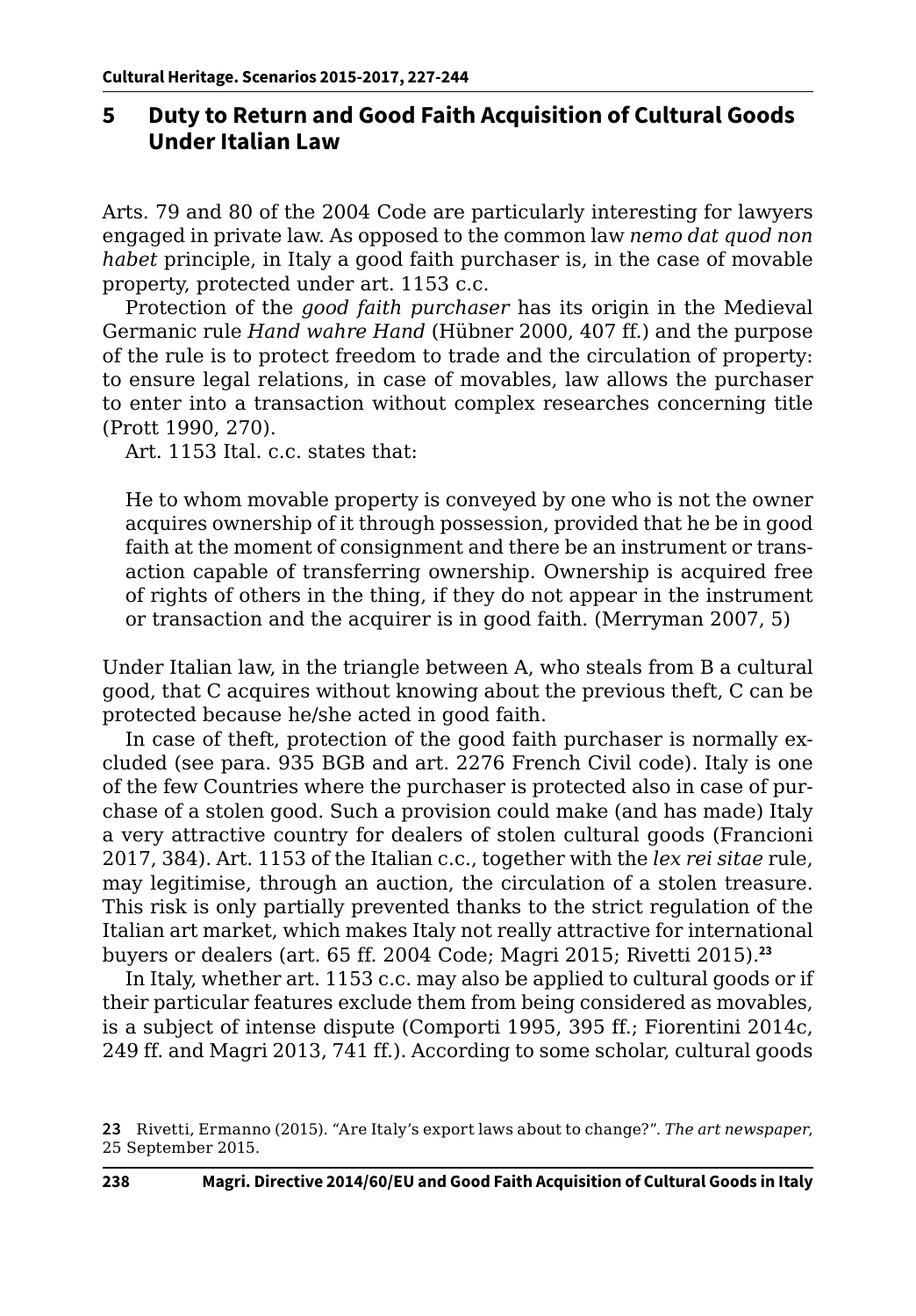should be considered as registered movables (*beni mobili registrati*) and therefore excluded from good faith purchase (art. 1156 c.c.; Comporti 1995, 395 ff.). This opinion is based on the general duty to register all transactions regarding this kind of property (art. 128 TULPS), but not always dealers comply with such duty and thus it seems quite difficult to invoke art. 1156 c.c. in order to exclude the application of art. 1153 c.c., at least in absence of a registration.

There are cases in which art. 1153 c.c. was applied to cultural goods.**<sup>24</sup>** In general, according to Italian courts, art. 1153 c.c. is applicable also to cultural property. However, the purchaser's good faith is normally harder to prove than usual when he/she is a professional.**<sup>25</sup>**

The way the statute works is clearly illustrated in the *Winkworth case*: **26** some Japanese artworks were stolen from a private collection in England and taken to Italy, where they were sold to an Italian collector (the *marchese* Paolo del Pozzo). Later the Italian buyer wanted to sell them again and therefore he sent them to Christie's in London. The old British owner filed an action to claim his property back (Merryman 2007, 5). According to the *lex rei sitae* principle (Favero 2012, 38 ff.), the British court held that the legal effects of the sale in Italy were regulated under Italian law and therefore the Italian good faith purchaser became the owner according to art. 1153 c.c., because he acquired the possession in good faith and through a *titolo idoneo*, *i.e.* a valid contract (Merryman 2007, 5).

The *Winkworth case* demonstrates how *lex rei sitae* and *bona fide* principles taken together can have "very destructive effect on efforts to protect the cultural heritage" (Prott 1989, 268). It is true that both principles are grounded on the free circulation of goods policy, though the question that has to be answered is: do we need a free circulation of cultural goods or would it be better to protect the cultural interest of such goods rather than their value and circulation? According to international rules and European directives, the answer seems to be that, in the field of cultural property, there is no particular need to protect free circulation of goods.

Art. 1153 c.c. was also applied in the case *Stato francese v. Ministero per i beni culturali ed ambientali e De Contessini* (Cass. 24/11/1995, no.

**24** Cass. 24/11/1995, no. 12166. *Foro italiano*, 1996, 1, c. 907; Cass. 14/09/1999, no. 9782. *Mass. Giust. civ.*, 1999, 1968 and Tribunale Prato, 16/12/2008. *Foro italiano*, 2009, col. 1934 ff.

**25** In the case where ten years had passed since two paintings dating from the second half of the seventeenth century, allegedly drawn by Brugnoli and rather unknown in the art world, had been stolen, by its judgment of 16/12/2008, the Prato Court of First Instance held that the person that had bought the paintings with the aid of a broker (both of them being respected individuals) at a rather high price had acted in good faith and that the existence of bad faith of the buyer could not be inferred from the fact that he was also in possession of a third stolen artwork (Tribunale Prato, 16/12/2008. *Foro italiano*, 2009, col. 1934 ff).

**26** *Winkworth v. Christie Manson and Woods Ltd.*, [1980] All ER 1121.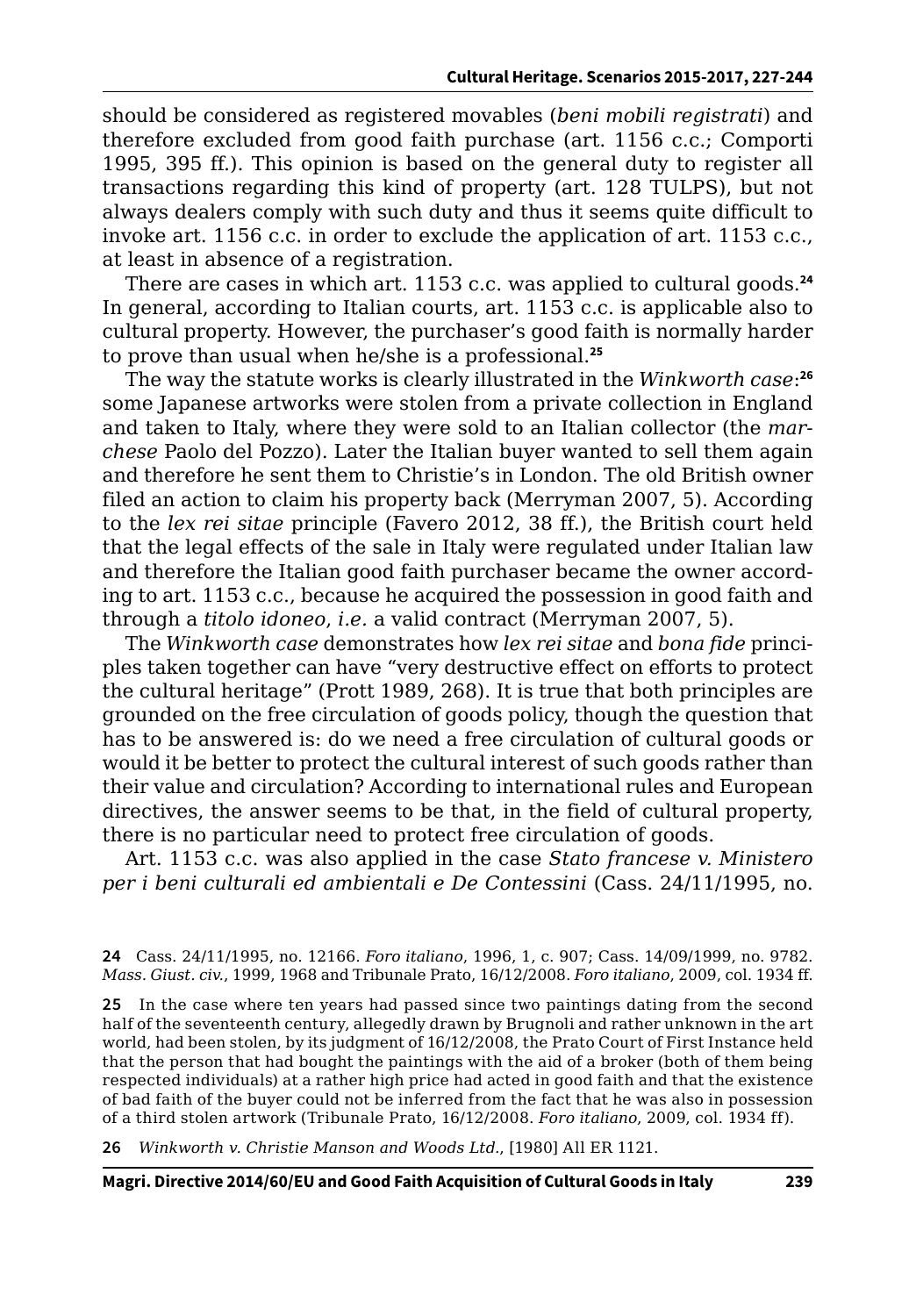12166; see Biondi 1997, 1173 ff.; Favero 2012, 46 ff.; Magri 2013, 751 ff.). In this case two tapestries were stolen in the *Palais de Justice* of Riom, in France. Two years later, they were sold in Italy and bought in good faith by the antiquarian De Contessini. The French government claimed for the restitution of the tapestries, but the Italian Corte di Cassazione**<sup>27</sup>** held that under Italian law (art. 1153 c.c.) the good faith purchaser had become the owner, even though under French law, given their cultural value, the tapestries were classified as *res extra commercium* and therefore inalienable (some remarks in Castronovo, Mazzamuto 2007, 109).

Indeed, the implementation of the Directive 2014/60 by art. 79 of the 2004 Code does have an effect on art. 1153 c.c. In fact, in case of a restitution filing from a Member State, the buyer must return the item even if he/ she has acted in good faith and due diligence. According to some Italian scholars, the principle stemming from the Directive should be considered as a reason to reconsider, in a restrictive way, the Italian regulation of *a non domino* purchase (Sacco, Caterina 2014, 445 ff.). The Directive has demonstrated that when cultural goods are concerned, there is no general need to protect the purchaser and there is no need to ensure their circulation. On the contrary, circulation of cultural goods must be limited in consideration of the protection of the cultural interest of the State (Magri 2013, *passim*). The main effect of this principle is that, to avoid discrimination and irrationality of the judicial system, all provisions facilitating cultural goods' circulation must be interpreted cautiously and in a restrictive manner.

Even if courts apply art. 1153 c.c. also to cultural goods, a part of Italian scholars is reluctant. The reason lays in the particular nature of such property. Even when belonging to a private person, cultural goods fall under collective interest. They are tangible items representing the CH of a community or a Nation. It is indeed the existence of this general interest that makes them cultural. This cultural and general interest seems to conflict with the free circulation principle on which art. 1153 Ital. c.c. is founded. On the contrary, if the good is connected with a general interest, the free circulation regime should be replaced by a *sure circulation regime* in which the protected interest is not the interest of the market or of the purchaser, but the general interest of the community to enjoy the good, or, at least, to preserve the good into the national CH.

**27** See Cassazione 24/11/1995, no. 12166, in Riv. dir. internaz. priv. e proc. 1997, 427; see also Tribunale di Roma, 1987-06-27 and Corte d'Appello di Roma decision no. 2107/92.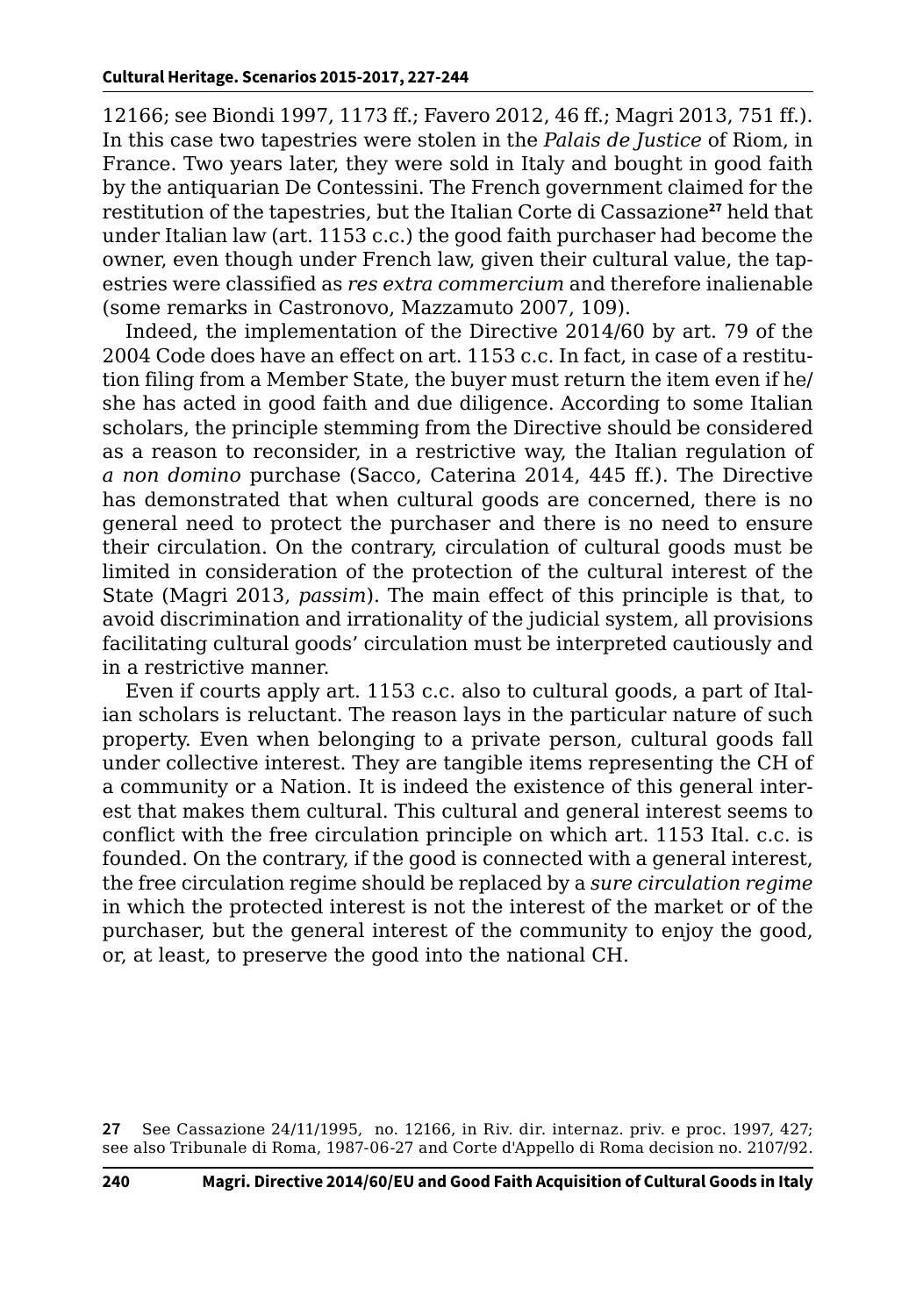#### **6 Cultural Heritage as Commons**

The particular nature of the cultural good has also influenced the application of other rules of private law. For instance, if a person finds an archaeological object of cultural interest, the object belongs to the State and not to the finder as it would normally be (art. 826 c.c.). If a person wishes to sell a good, which has been declared as *bene culturale*, the Italian State has a right of pre-emption (art. 59 ff. 2004 Code). The same happens if the owner of a cultural good wants to export it to another country. In this case, the State can reject export authorisation and it is also possible to enact compulsory purchase (*acquisto coattivo*), when the good is of particular relevance to national heritage (art. 70 2004 Code).

Such provisions are expressly addressed to ensure a general interest in the conservation and growth of national CH. We can identify at least two consequences of this general interest. The first one is that cultural goods cannot be considered as normal wares (art. 64*bis* 2004 Code). The second is that the application of private law provisions, in relation to CH, are limited by a general public interest.

Unsurprisingly in its project, the Commissione Rodotà, which was appointed to revise book III of the Italian c.c., has introduced cultural property in the commons' category.**<sup>28</sup>** According to the Oxford Dictionary, 'commons' are "land or resources belonging to or affecting the whole of a community". Commons belong to all of us, so they must be protected and managed in the general interest (Mattei 2011, *passim*).

Even if the Rodotà's project was not approved and the definition of commons or *beni comuni* has not been expressly introduced in the Italian legal system yet, the case of cultural property and its regulations prove that this category does already exist and is operating in our legal system.

The application of private law is deeply limited when considering cultural goods. This limitation has its grounds in art. 9 of the Italian Constitution, according to which: "The Republic shall promote the development of culture" and it "shall safeguard the […] historical and artistic heritage of the Nation". The limitations of private law, that are expressly foreseen shall also be extended in an analogical way, if such extension is necessary to secure the protection of the cultural interest of the Nation. Furthermore, if there are private law provisions contrasting with the purpose of art. 9 Cost., their effect must be restricted and corrected to adopt a so-called constitutional oriented interpretation (Perlingieri 2006, *passim*).

It is not only in Italy that cultural goods can be considered as commons. This seems to be true also at a European level. The Communication of

**<sup>28</sup>** See Commissione Rodotà – for the amendment of the provisions of the *Codice Civile*  related to public property - "Relazione", art. 1(3) lett. *c*): "commons are among others gos ods... archaeological finds, cultural property, landscape".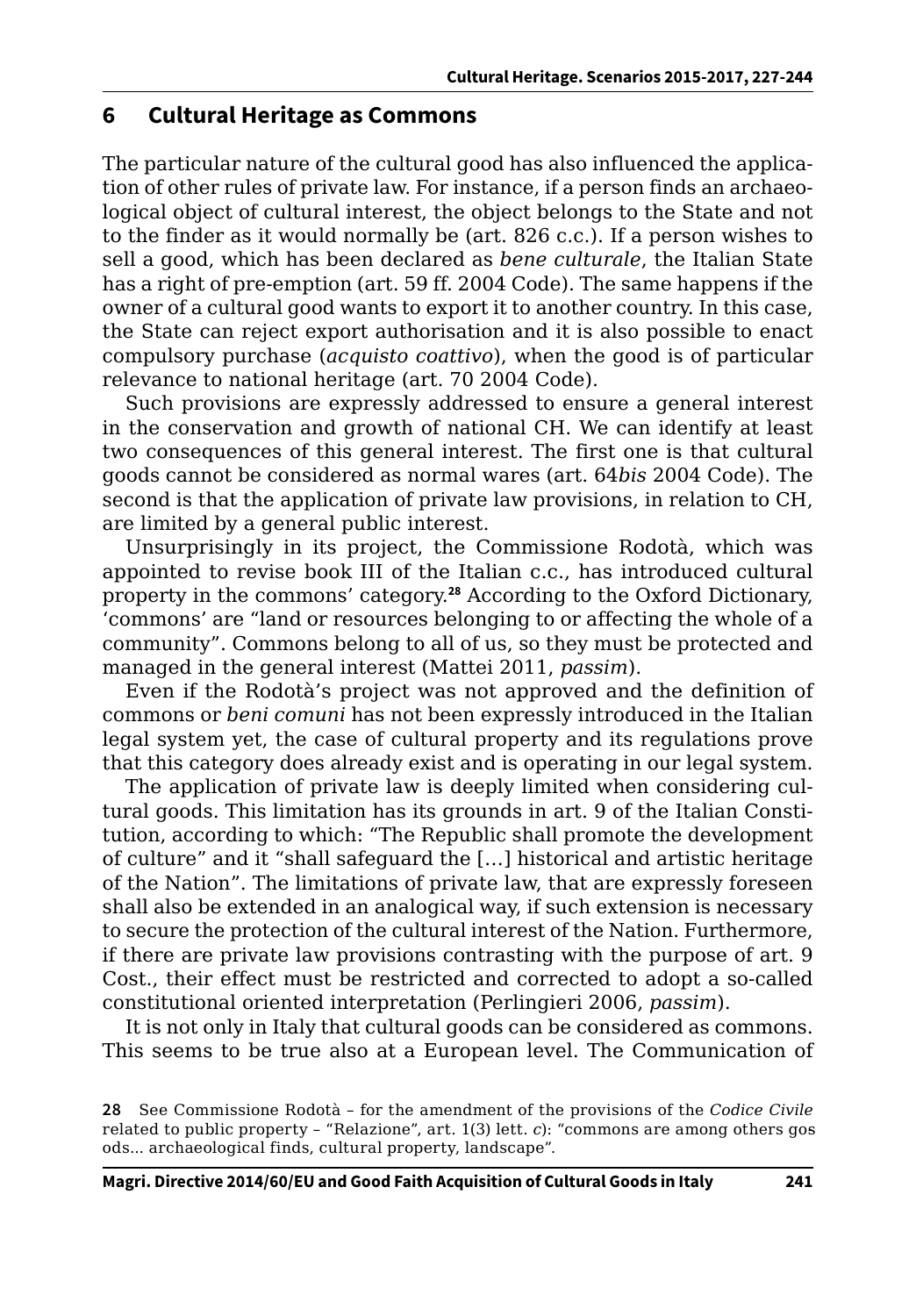the EC *Towards an integrated approach to cultural heritage for Europe*  (COM 2014, 477), for instance, underlines that heritage resources, independently from their owner, bear a value that is held in common, and are in this sense common goods. The Communication expressly declares that CH "is a shared resource, and a common good". As commons, the heritage resources require an evolved framework of collective governance, that can (and sometimes must) derogate ordinary provisions of private law.

## **Bibliography**

- Barnard, Catherine (2016). *The Substantive Law of the EU. The Four Freedoms*. 5th ed. Oxford: Oxford University Press.
- Biondi, Andrea (1997). "The merchant, the thief and the citizen: The circulation of works of art within the European Union". *Common Market Law Review*, 34, 1173-1195.
- Borelli, Silvia; Lenzerini, Federico (eds.) (2012). *Cultural Heritage, Cultural Rights, Cultural Diversity. New Developments in International law*. Leiden: Martinus Nijhoff Publishers.
- Castronovo, Carlo; Mazzamuto, Salvatore (2014). *Manuale di diritto privato europeo*. Vol. 2. Milano: Giuffré.
- Comporti, Marco (1995). "Per una diversa lettura dell'art. 1153 c.c. a tutela dei beni culturali". *Scritti in onore di Luigi Mengoni*. Milano: Giuffrè, 395-426.
- Favero, Diego (2012). "Lex rei sitae e traffico illecito di reperti archeologici". *Archeomafie*, 4, 38-61.
- Fiorentini, Francesca (2013). "The Trade of Cultural Property. Legal Pluralism in an Age of Global Institutions". Sánchez Cordero, Jorge A. (ed.), *La convención de la UNESCO de 1970. Sus nuevos desafíos*. Mexico D.F.: UNAM, 103-133.
- Fiorentini, Francesca (2014a). "New Challenges for the Global Art Market. The Enforcement of Cultural Property Law in International Trade". *Property Law Perspectives III*. Belgium: Intersentia, 189-216.
- Fiorentini, Francesca (2014b). "A Legal Pluralist Approach to International Trade in Cultural Objects". Nafziger, James (ed.), *Handbook on the Law of Cultural Heritage and International Trade*. Cheltenham: Edward Elgar, 589-621.
- Fiorentini, Francesca (2014c). "Good Faith Purchase of Movables in the Art Market. Comparative Observations". *Pravni život, Pravo i načelo savesnosti i poštenja, 27 godina kopaokičke škole prirodnog prava, Borj*  11. Vol 3. Belgrade, 249-266.
- Francioni, Francesco (2017). "Cultural property in international law". Graziadei, Michele; Smith, Lionel (eds.), *Comparative Property Law. Global Perspectives*. Cheltenham: Edward Elgar Publishing, 374-392.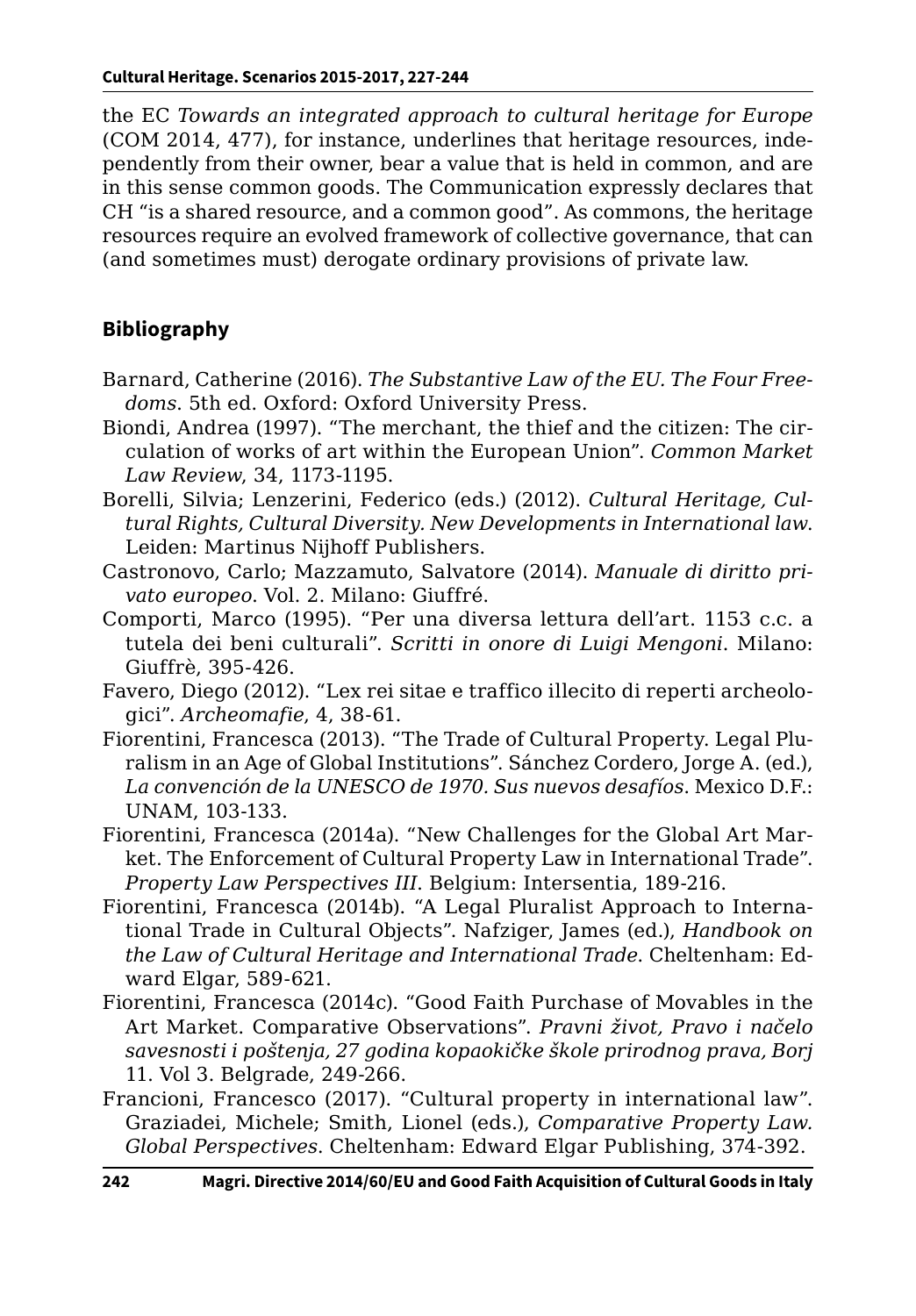- Frigo, Manlio (1996). "La Convenzione dell'UNIDROIT sui beni culturali rubati o illecitamente esportati". *Rivista di diritto internazionale privato e processuale*, 32, 435-468.
- Frigo, Manlio (2007). *La circolazione internazionale dei beni culturali. Diritto internazionale, diritto comunitario e diritto interno*. 2a ed. Milano: Giuffrè.
- Frigo, Manlio (2017). "The Implementation of Directive 2014/60/EU and the Problems of the Compliance of Italian Legislation with International and EU Law". *Santander Art & Culture Law Review*, 2, 71-84.
- Gardella, Anna (1998). "Nuove prospettive per la protezione internazionale dei beni culturali. La Convenzione dell'UNIDROIT del 24 giugno 1995". *Diritto del commercio internazionale*, 20, 997-1030.
- Giannini, Massimo Severo (1976). "Beni culturali". *Rivista trimestrale di diritto pubblico*, 26, 3-38.
- Hübner, Rudolf (2000). *A History of the Germanic Private Law*. New Jersey: The Lawbook Exchange.
- Jackson, Sarah (2006). "The Art Loss Register. A Tool for Due Diligence". *Kur*, 5, 123-126.
- Jayme, Erik; Wagner, Florian (1997). "Kulturgüterschutz und Privatrecht: Die UNIDROIT-Konvention von 1995. Tagung des Ludwig Boltzmann Instituts für Europarecht in Wien". *IPRax*, 17, 140-1.
- Jayme, Erik (2006). "Human Rights and Restitution of Nazi-Confiscated Artworks from Public Museums. The Altmann Case as a Model for Uniform Rules?". *Uniform Law Review*, 11, 393-398.
- Jayme, Erik (2015). "Narrative norms in private international law, the example of art law". *Recueil des cours/Collected Courses*, 375, 9-35.
- Kardel, Philip (2006). "Die Lost Art-Datenbank auf www.lostart.de". *Kur*, 5, 128-129.
- Kinsella, Eileen (2016). "What Does TEFAF 2016 Art Market Report Tell Us About The Global Art Trade?". *Artnet News*. URL [https://news.art](https://news.artnet.com/market/tefaf-2016-art-market-report-443615 )[net.com/market/tefaf-2016-art-market-report-443615](https://news.artnet.com/market/tefaf-2016-art-market-report-443615 ) (2017-12-15).
- Kretschmer, Bernhard (2016). "Transnational Organised Crime and Culttural Property". Hauck, Pierre; Peterke, Sven (eds.), *International Law and Transnational Organised Crime*. Oxford: OUP, 308-33.
- Lalive Pierre (2009). "A Disturbing International Convention. The UNI-DROIT Convention on Cultural Objects". Prott, Lyndel (ed.), *Witnesses to History. A Compendium of Documents and Writings on the Return of cultural objects*. Paris: UNESCO Publishing, 322-326.
- Magri, Geo (2011). *La circolazione dei beni culturali nel diritto europeo. Limiti e obblighi di restituzione*. Napoli: Edizioni scientifiche italiane.
- Magri, Geo (2011). "Beni culturali". *Digesto delle discipline privatistiche. Sezione civile*, 6. Torino: UTET, 117-135.
- Magri, Geo (2013). "Beni culturali e acquisto a non domino". *Rivista di Diritto Civile*, 59, 741-66.